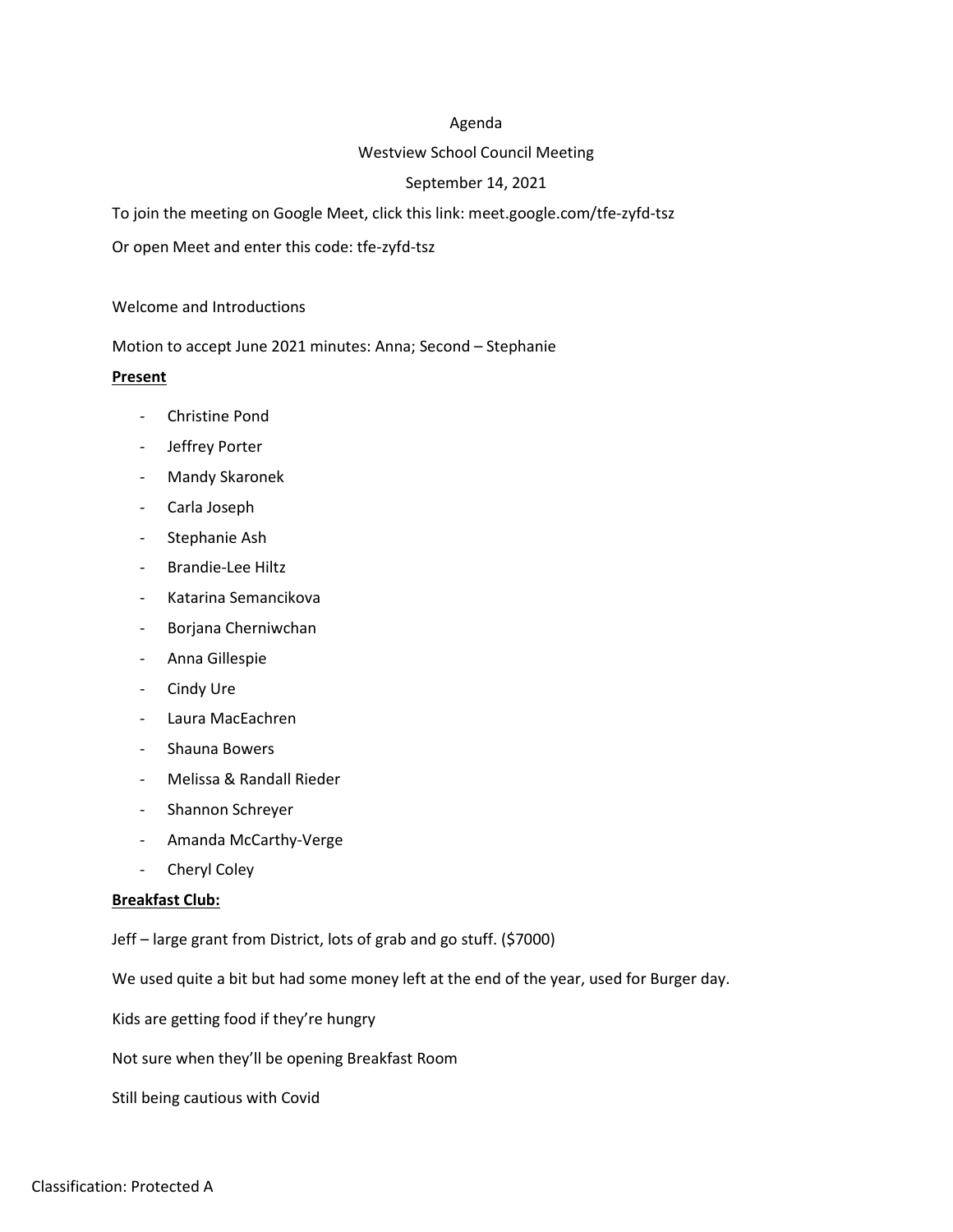# **Old Business:**

None

### **New Business:**

- Principles Message
	- o First week back how are things going?
		- Covid update. Just over 10% of kids absent, Mr. Porter let Alberta Health know and Superintendent
	- o Staggered Entry looking for feedback
		- Lots of excitement around back to school
		- Numbers are up! ECDP and Kindergarten classes are big
		- Staggered entry mixed review difficulty with the one day and then gap before classes resume for some, for others it was great to get into the routine and get comfortable with school
	- o Assurance Measure
		- Do you feel safe? Do you feel like you're learning? Been the same for 15 years but last year it was updated. Used to be colours.. Parent involvement was at 82% last year! Year before it was 90%
		- Two main goals: Mental Health and Literacy
		- AB Govt going to give funding for Literacy
- Alberta School Council Engagement Grant
	- New this year
	- \$1 Million to school councils; \$500 grant has been given to our school!
	- To be used to encourage parent engagement
	- Question re: does it need to be used within the school year? Most likely yes.
	- Idea for use... coffee and donuts? Prize for council involvement and/or volunteering? Maybe table it for now with Covid concerns. If more info comes in on restrictions and guidelines Christine will pass them along

Motion to adjourn School Council Meeting – Katarina; Second - Carla